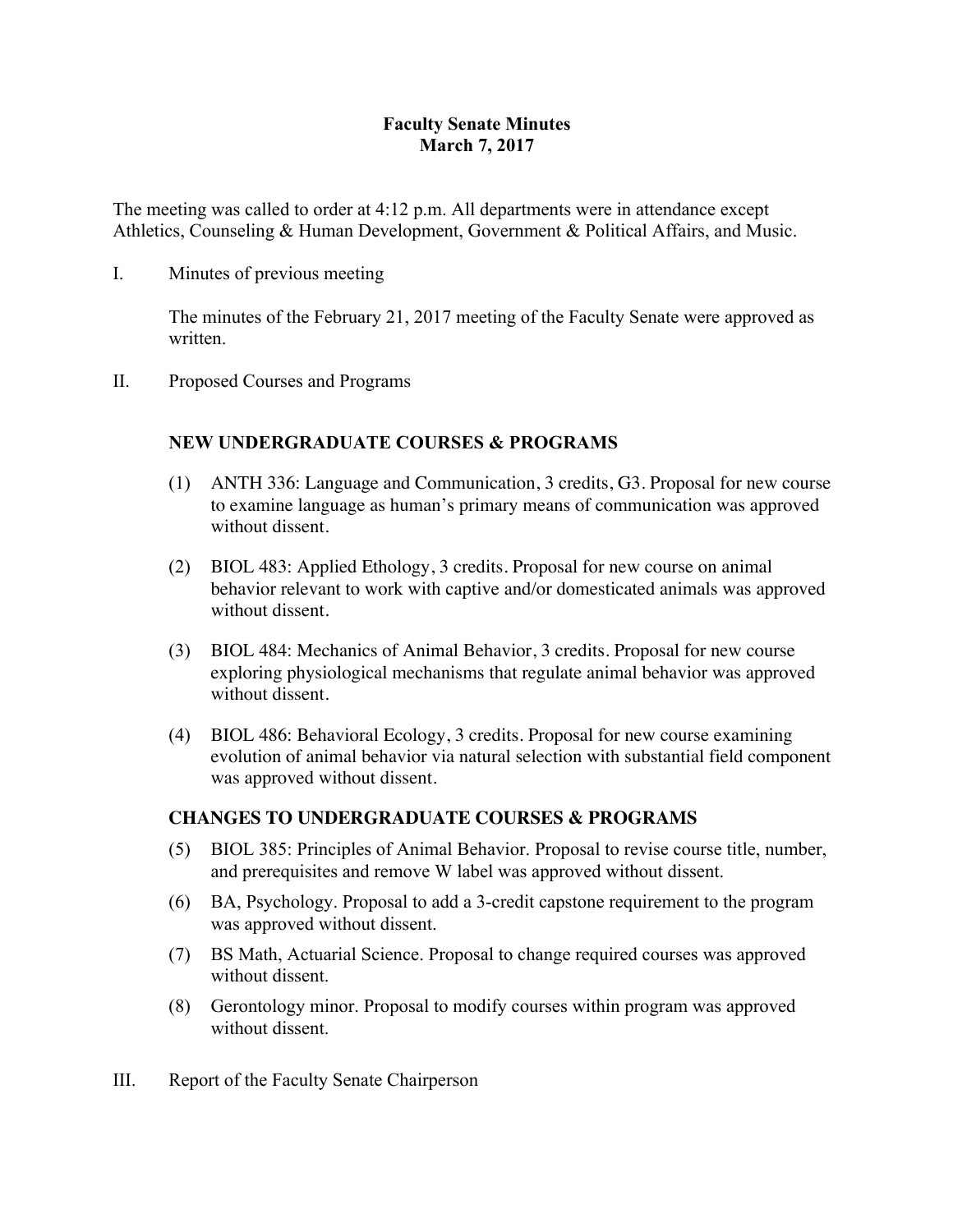Chair Börger-Greco announced the summer Faculty Senate meeting will be held June 6 at 3 p.m. and reminded ASD, CHEM, FORL, GOVT, HIST, IDST, MATH, MGMK, MUSI, PHIL, SOWK, and SOAN to hold elections for a senator and alternate before April. She also noted that the Educator of the Year Award will be announced at the next Senate meeting.

IV. Report of the Student Senate

Student Senate President Luckenbill reported on finance approvals. Mr. Aaron Jaffe reported on a forum held to discuss campus racial issues, thanked administration, staff, and faculty who attended, and encouraged more faculty to join in related discussions and efforts to improve social equity on campus.

V. Report of the Graduate Student Association

None

VI. Report of the Administrative Officers

#### **President**

President Anderson commented on the conversations about racial tensions on campus and intentions to engage the campus in improving respect and the climate on campus. He also reminded faculty of Made in Millersville and Advocacy Days coming up in April.

#### **Provost**

Provost Prabhu echoed concerns for ensuring that everyone on campus feels save and welcome and urged faculty to engage in this aspect of campus life. A request was made for returning the Campus Grill to Gordinier. It was noted that the space has been converted to Saxby's but that the administration is considering ways faculty might use the new dining facility.

#### **Associate Provost**

Associate Provost Adams urged all faculty to come to MIM and encourage students to attend the event. He also noted that a broad set of reviewers, including faculty, staff, alumni, and community members, is being recruited to evaluate student presentations.

#### **Deans**

Dean DeSantis noted that Graduate Admissions will now be using student ambassadors to help with recruiting and interacting with potential students. He also announced that Dr. Dennis Downey will be speaking at the graduate commencement ceremony on Friday, May 12 in Pucillo.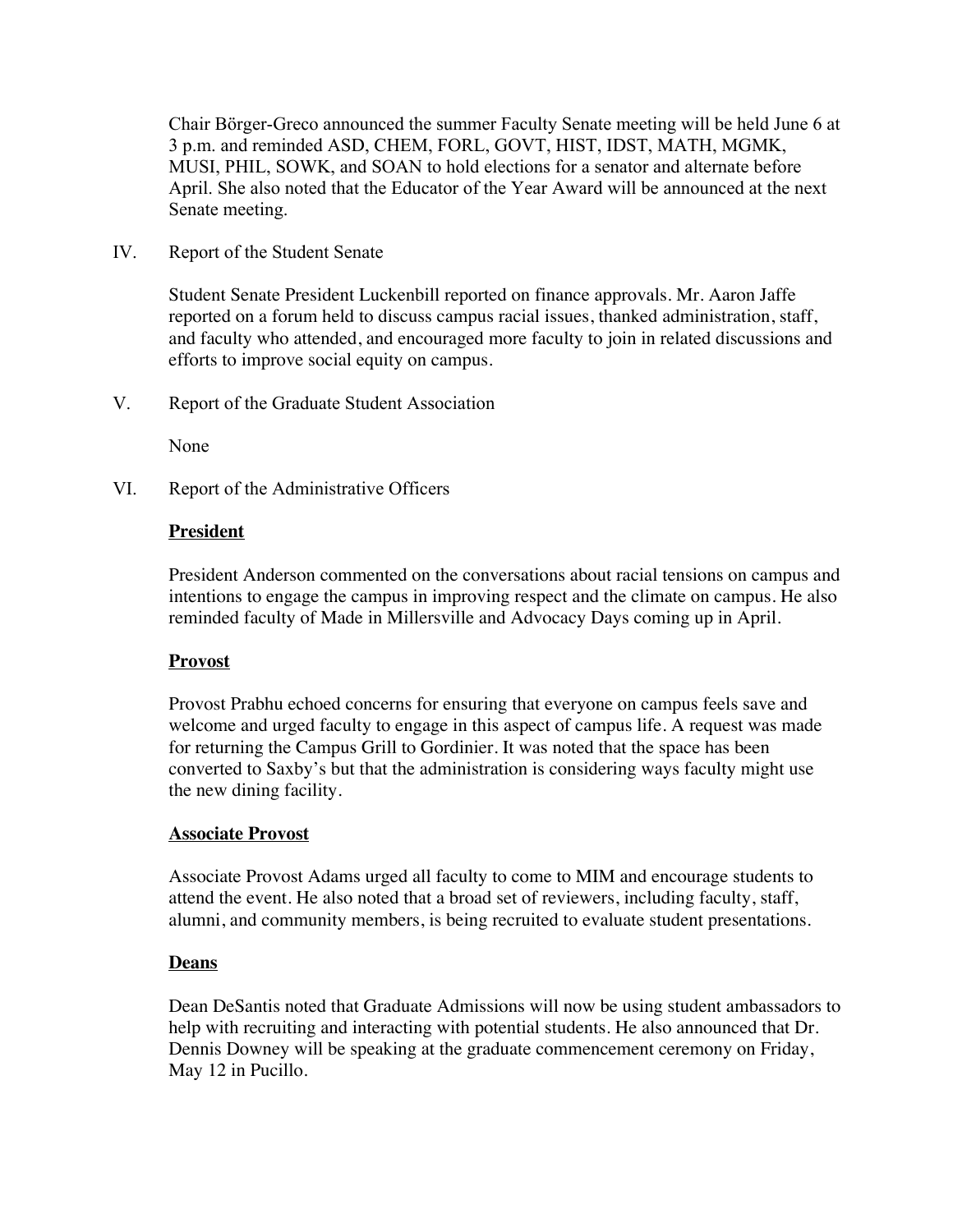#### **NEW UNDERGRADUATE COURSES & PROGRAMS**

- (1) BSE Middle Level, Special Education Dual Certification. Proposal for new option to combine training in Special Education with Middle Level concentrations.
- (2) BS Allied Health Technology, Sports Medicine. Proposal for new option to prepare for work in athletic training without participating in the  $3+2$  program.

### **CHANGES TO UNDERGRADUATE COURSES & PROGRAMS**

- (3) SOCY 305: Social Research Methods. Proposal to adjust prerequisites.
- (4) SOCY 301: Craft of Sociology. Proposal to add prerequisites.
- (5) BA, FORL. Proposal to reorganize language degrees into one degree with options in Language Studies, Certification, or Culture Studies.
- (6) BIOL 438: Neurobiology. Proposal to remove lab component, change to 3 credits lecture, remove W, and drop ENGL 110 prerequisite.
- (7) BIOL 396: Ichthyology. Proposal to change title and modify prerequisites.
- (8) BIOL 352: Nutritional Science. Proposal to allow students to earn credit for this course and WSSD 452.
- (9) BS Biology, Animal Behavior. Proposal to change incorporate new courses and adjust course options.
- (10) BS Biology, Environmental Biology. Proposal to update curriculum.
- (11) BS Biology, Marine Biology. Proposal to update curriculum.
- (12) BS Allied Health Technology, Pre-Athletic Training. Proposal to update curriculum to align with 3+2 program leading to MS degree.
- VIII. Reports of the Faculty Senate Standing Committees

# **GCPRC**

### **NEW GRADUATE COURSES & PROGRAMS**

- (1) SOWK 776: Dissertation I, 3 credits. Proposal for new course to establish research plan and begin work on dissertation project.
- (2) SOWK 777: Dissertation II, 3 credits. Proposal for new course to complete research and dissertation.

### **CHANGES TO GRADUATE COURSES & PROGRAMS**

(3) AEST: MS Technology & Innovation. Proposal to convert MEd program to MS with the current MEd program as an education core track and a second new enterprise core track.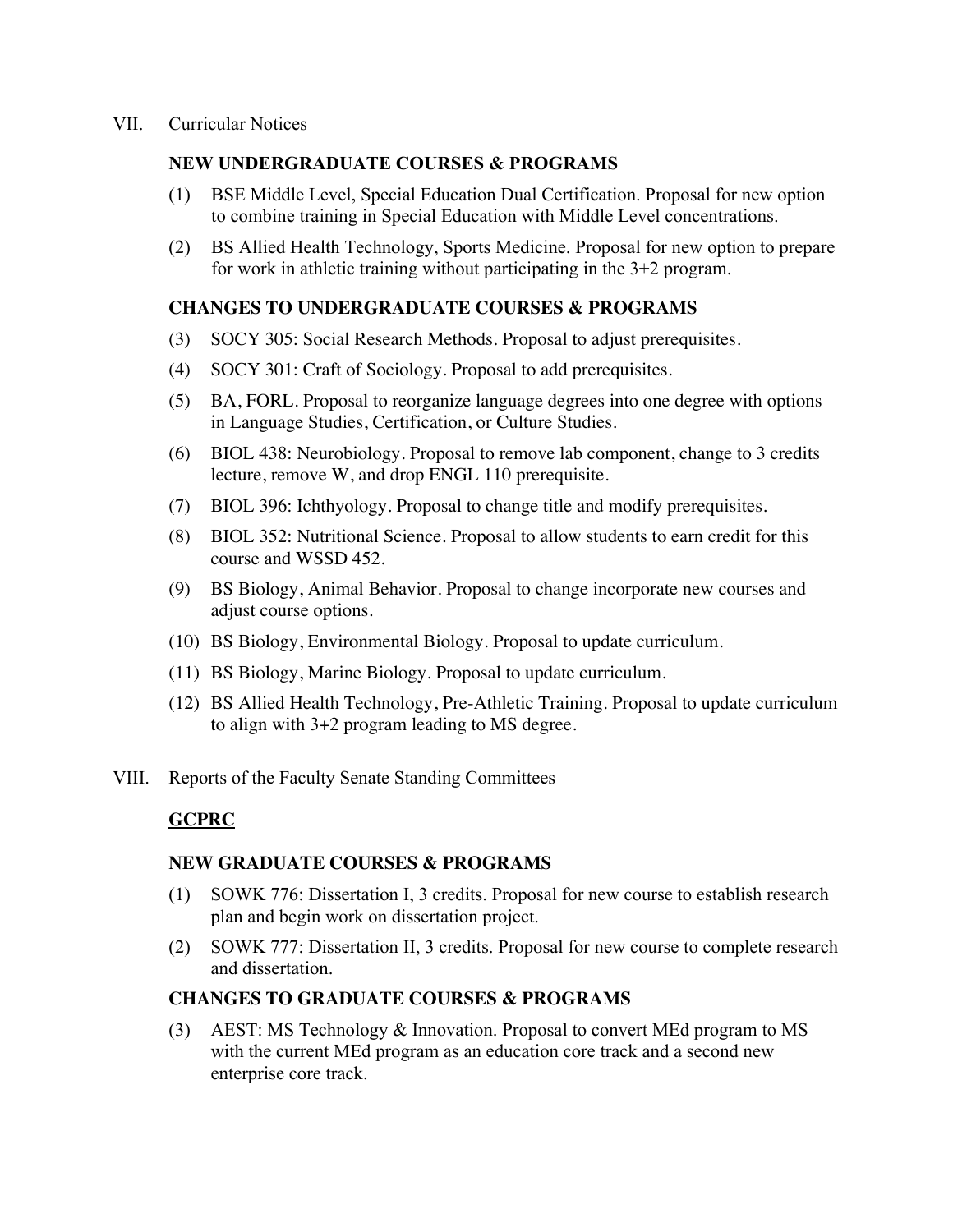A question was raised about whether content or program structure determines the suitability of designating a degree as masters in science versus education. It was noted that there is wide interpretation of this and MS was selected to better meet PASSHE pressures for program graduates by having two tracks in the same degree.

A Walsh/Cook motion to waive the two-meeting rule for consideration of SOWK 776 & SOWK 777 was approved without dissent.

- (1) SOWK 776: Dissertation I, 3 credits. Proposal for new course to establish research plan and begin work on dissertation project was approved without dissent.
- (2) SOWK 777: Dissertation II, 3 credits. Proposal for new course to complete research and dissertation was approved without dissent.

# **UHCC**

Dr. Haines, Dr. Downey, and student representatives of the Honors College advocated for proposed revisions to the Honors College Curriculum. Students stressed the benefit of the reduced credit requirement for students wishing to complete the program along with other pursuits such as second majors, minors, student teaching, or study abroad experiences. It was noted that some unchanged aspects of the curriculum were missing in the proposed structure. A question was raised about the proposed informal review. Dr. Downey indicated that feedback from students would trigger a discussion between the HC Director and faculty teaching honors courses about how to better meet HC goals. It was noted that approved criteria exist outlining attributes of courses designated for HC.

# **UCPRC**

It was noted that faculty with questions about when or which course proposals should be reviewed by UCPRC may contact Dr. Dreon. Development of the online process will help direct proposals automatically and more effectively.

# **GERC**

Dr. Ron Baker introduced a proposal from GERC to restrict P courses from carrying any other GenEd labels. He noted the unique structure and purpose for P courses and concerns that overlap of course labels pares down student engagement in GenEd. Courses currently designated as both P and D would be requested to select only one option. Discussion addressed the idea that P and D define different goals that are not mutually exclusive, a request that current P/D courses be allowed to retain both while new courses select only one, a suggestion that P courses retain D labels as appropriate but no longer be allowed within the major, the burden to students, particularly transfers, to complete credits if separate courses are required, and that since satisfying the D requirement does not carry credit within the GenEd program, it should be applied to any courses as meets the specified criteria including P courses. It was noted that spring break may make it difficult for departments to adequately discuss the proposal. An A. Miller/Robinson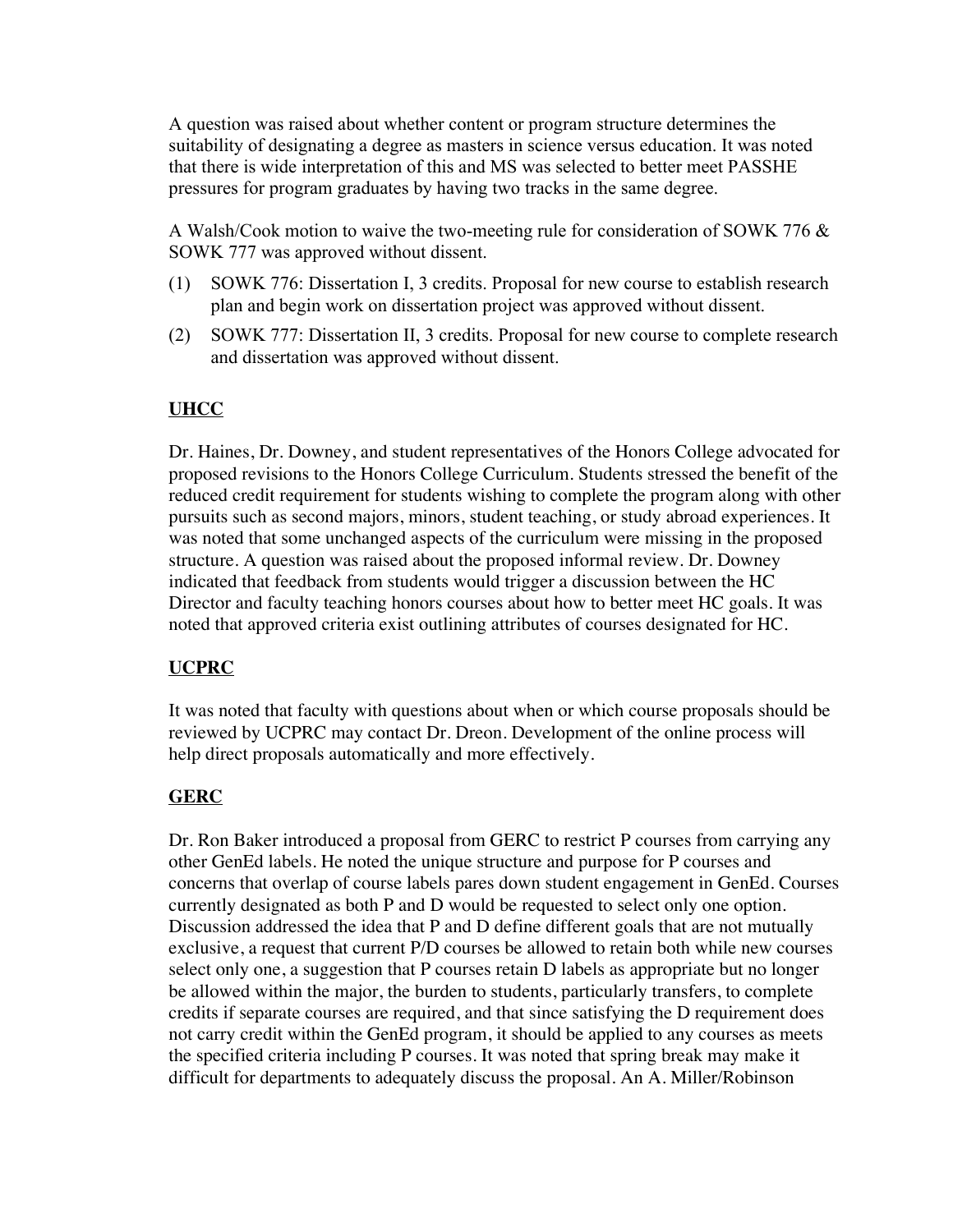motion to table the proposal about GenEd labels on P courses until April 4 was approved with one dissenting vote.

IX. Reports of the Faculty Senate Special Committees

None

X. Faculty Emeriti

None

XI. Other/New Business

Senator Sciarretta reminded faculty that the second session of Early Alert reporting will close this week. He noted that students have reported appreciation of the contact initiated by alerts and that support for continuing beyond the pilot phase will need to be considered.

Meeting was adjourned at 5:29 p.m.

Respectfully Submitted,

Aimee L. Miller Faculty Senate Secretary

Action Summary:

The minutes of the February 21, 2017 meeting of the Faculty Senate were approved as written.

- (1) ANTH 336: Language and Communication, 3 credits, G3. Proposal for new course to examine language as human's primary means of communication was approved without dissent.
- (2) BIOL 483: Applied Ethology, 3 credits. Proposal for new course on animal behavior relevant to work with captive and/or domesticated animals was approved without dissent.
- (3) BIOL 484: Mechanics of Animal Behavior, 3 credits. Proposal for new course exploring physiological mechanisms that regulate animal behavior was approved without dissent.
- (4) BIOL 486: Behavioral Ecology, 3 credits. Proposal for new course examining evolution of animal behavior via natural selection with substantial field component was approved without dissent.